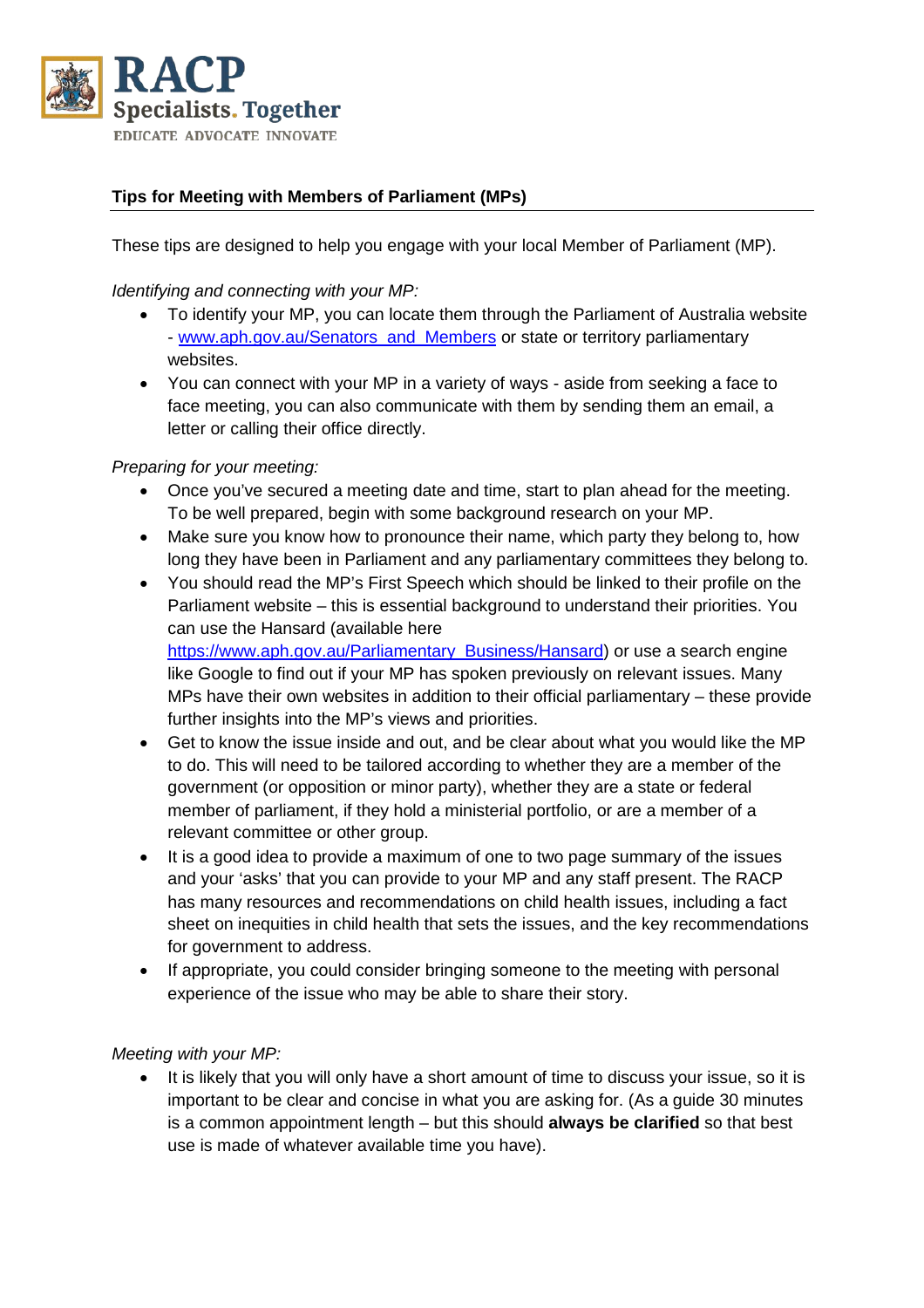- Start by introducing yourself and thanking your MP for taking the time to meet with you. Remember to speak clearly, politely and audibly and maintain good eye contact.
- Listen to how your MP responds to what you are saying and tailor your message accordingly. Your MP might be completely new to the issue you are raising, so ensure that you can explain the basic background. But if they have a good understanding of the issue, you can skip over the basics.
- In addition to how much they understand about the issue, you also need to know what you MP thinks about it. This will help you to respond to any questions or misconceptions they may have.
- Be brief and to the point in requesting what you would like your MP to do; try to demonstrate why taking such action would benefit their constituents and their electorate.
- Demonstrating that there is electoral support for your cause is an important step. The more support you can show, the more likely they'll think of the issue as a votechanging issue. Think of other benefits that you may be able to point to, e.g. the chance of local media coverage.
- Once you've signalled what you are asking for, you may seek a commitment from your MP and ask them what they will do as a result of your visit and when.
- Your MP may try to refer your concern to another MP who has greater responsibility in the area. This may be entirely appropriate or it could be a means to avoid taking responsibility for the issue. If this occurs, gently remind your MP that, as a member of their electorate, you would like their continuing involvement and support. Even if your MP does not support your position, being asked to explain their differing view is a valuable and fundamental part of the democratic process.
- You should also ask your MP for advice on who else you should contact about the issue and what they consider would be helpful in achieving your objectives. Most MPs do actually want to be helpful to their constituents. This is especially the case in relation to health and to issues that may be raised by medical practitioners advocating on behalf of their patients.

## *After the meeting:*

- Take the time to thank your MP for meeting with you provide your business card or contact details and ask for the business cards of any advisers present at the meeting, and indicate that you would be happy to meet with them again in future.
- Make a note of any key points to keep in mind going forward with your advocacy on this issue. Go over your notes of the meeting and pay attention to any commitments that were made by the MP, or any commitment that you may have made to provide further information.
- Send a follow up letter or email to the MP. Thank them for meeting with you, outline your understanding of any actions they committed to take and indicate that you look forward to hearing from them. Include any information you promised to send to the politician.
- If you don't hear back within a month, follow up call or write to ask them whether they have taken any actions they committed to. Once again, polite persistence is key.

## *If you are having trouble securing a meeting with your MP:*

• Once you have requested a meeting, if you have not received a response within ten days call the MP's office and ask to speak to their personal assistant or diary